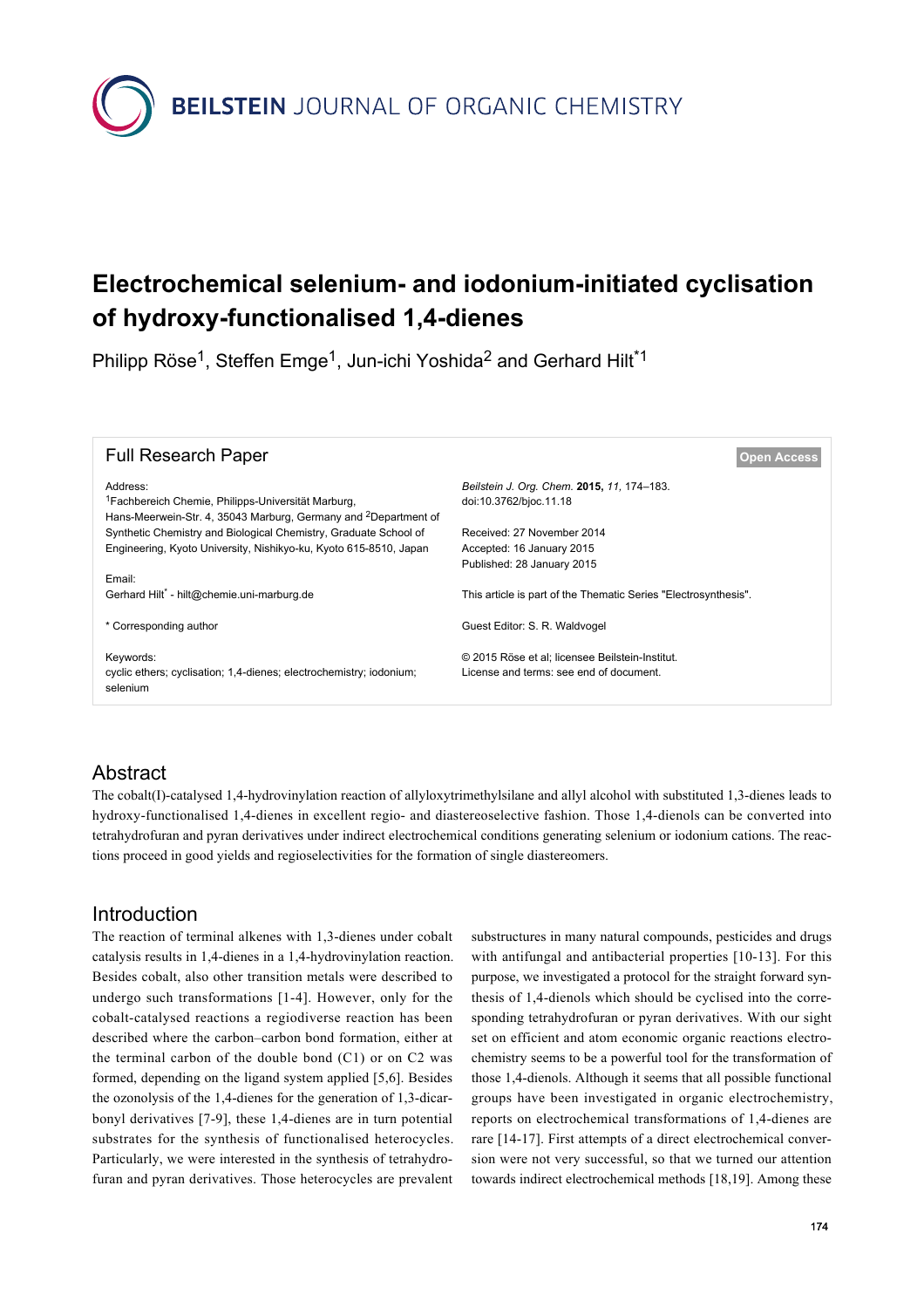we became interested in the electrochemical generation of reactive cations inducing a transformation of the 1,4-diene moiety. As a starting point we put our interest in electrochemical reactions using selenium cations. Several methods applying electrochemically generated selenium cations with alkenes or alkynes including seleno-etherification and lactonisation, epoxidation and oxoselenylation sequences have been reported in the last decades [\[20-27\]](#page-8-6). The reactions often proceed in a regio- and stereoselective fashion and tolerate a wide range of functionalities.

Next to selenium cation induced reactions we put our focus on using halonium cations. The advantage of this type of reaction is its lower toxicity and the easy access towards the halonium source. Several reactions using bromonium- and iodonium cations such as iodo-etherification, lactonisation or Friedel– Crafts alkylation reactions can be found in literature. However, these procedures often use expensive or toxic halonium sources like molecular bromine [\[10,28,29\]](#page-8-3) or organic trihalide salts [\[30\]](#page-9-0), *N*-bromosuccinimide or *N*-iodosuccinimide and its derivatives [\[31-36\]](#page-9-1), or more specialised reagents such as bis(pyridinium)iodonium(I) tetrafluoroborate [\[37-39\]](#page-9-2). Next to those, the in situ oxidation of halogenide ions with strong oxidants such as oxone, Pb(IV), mCPBA, FeCl<sub>3</sub> or  $H_2O_2$  have been reported [\[40-45\]](#page-9-3). A more efficient and versatile method is the electrochemical generation of halonium ions. Thereby, it is possible to accumulate the halonium ions in solution and to add those to a substrate in a separated process ("pool" method) [\[46-](#page-9-4) [51\]](#page-9-4) or to consume the halonium ions in situ in follow-up reactions inside the cell [\[52\].](#page-9-5)

Accordingly, we envisaged the generation of suitable starting materials via a cobalt-catalysed hydrovinylation reaction and investigated their in situ conversion via electrochemically generated selenium- or iodonium cations.

### Results and Discussion Cobalt-catalysed 1,4-hydrovinylation of allylic alcohols

For the successful application of 1,4-dienes in the electrochemical reactions, 1,4-dienes with additional internal nucleophiles, such as an alcohol group, were envisaged and those 1,4-dienols

could be generated from simple 1,3-dienes, such as 1,3 butadiene or 1-aryl-substituted 1,3-dienes **1**, and TMS-protected allylic alcohol ([Scheme 1](#page-1-0)) for the synthesis of 1,4-dienols of type **2**.

The cobalt-catalysed hydrovinylation reaction is highly regiospecific for the carbon–carbon bond formation which takes place exclusively at the internal carbon of the double bond of the terminal alkene (C2) and C4 of the 1-aryl-substituted 1,3 diene. The key intermediate **A** in the reaction mechanism is proposed to be a cobaltacycle which only allows the double bond generated from the 1,3-diene component to adopt a *Z*-configuration. Accordingly, the products of type **2** are formed in high selectivity in terms of regio- and diastereomeric control.

The starting materials of type **1** were generated from the aromatic aldehydes and allyltriphenylphosphonium bromide in a Wittig reaction following a known protocol [\[53\]](#page-9-6). The synthesis of the 1,4-dienes was then accomplished utilising the cobalt-catalyst precursor and reducing conditions in the presence of zinc iodide for abstracting the bromide anions at room temperature. The TMS-protected allylic alcohol was applied in the cobalt-catalysed 1,4-hydrovinylation process with arylsubstituted 1,3-dienes **1a–k** because the use of allylic alcohol itself led to significant lower yields (up to 30%). Only in case of buta-1,3-diene, 2,3-dimethyl-1,3-butadiene and isoprene allyl alcohol could be used directly without decreasing the yield ([Table 1](#page-2-0), entries 12–14). The results of the 1,4-dienol syntheses are summarised in [Table 1.](#page-2-0)

The cobalt-catalysed hydrovinylation tolerates halide, ether, ester, trifluoromethyl and heterocyclic substituents and gave the desired products in acceptable to good yields over a two-step reaction sequence of hydrovinylation and deprotection. Electron-withdrawing and electron-donating groups as well as sterically hindered aryl substituents are also accepted (see [Table 1](#page-2-0), entries 7 and 9). The use of buta-1,3-diene and 2,3-dimethyl-1,3-butadiene gave the 1,4-dienols in excellent yields [\(Table 1](#page-2-0), entries 12 and 13). When isoprene was used, the regioisomeric products **2n** and **2o** were formed in good yields and acceptable regioselectivity, with the carbon–carbon bond formation taking place predominantly at the lower substituted end of the 1,3-

<span id="page-1-0"></span>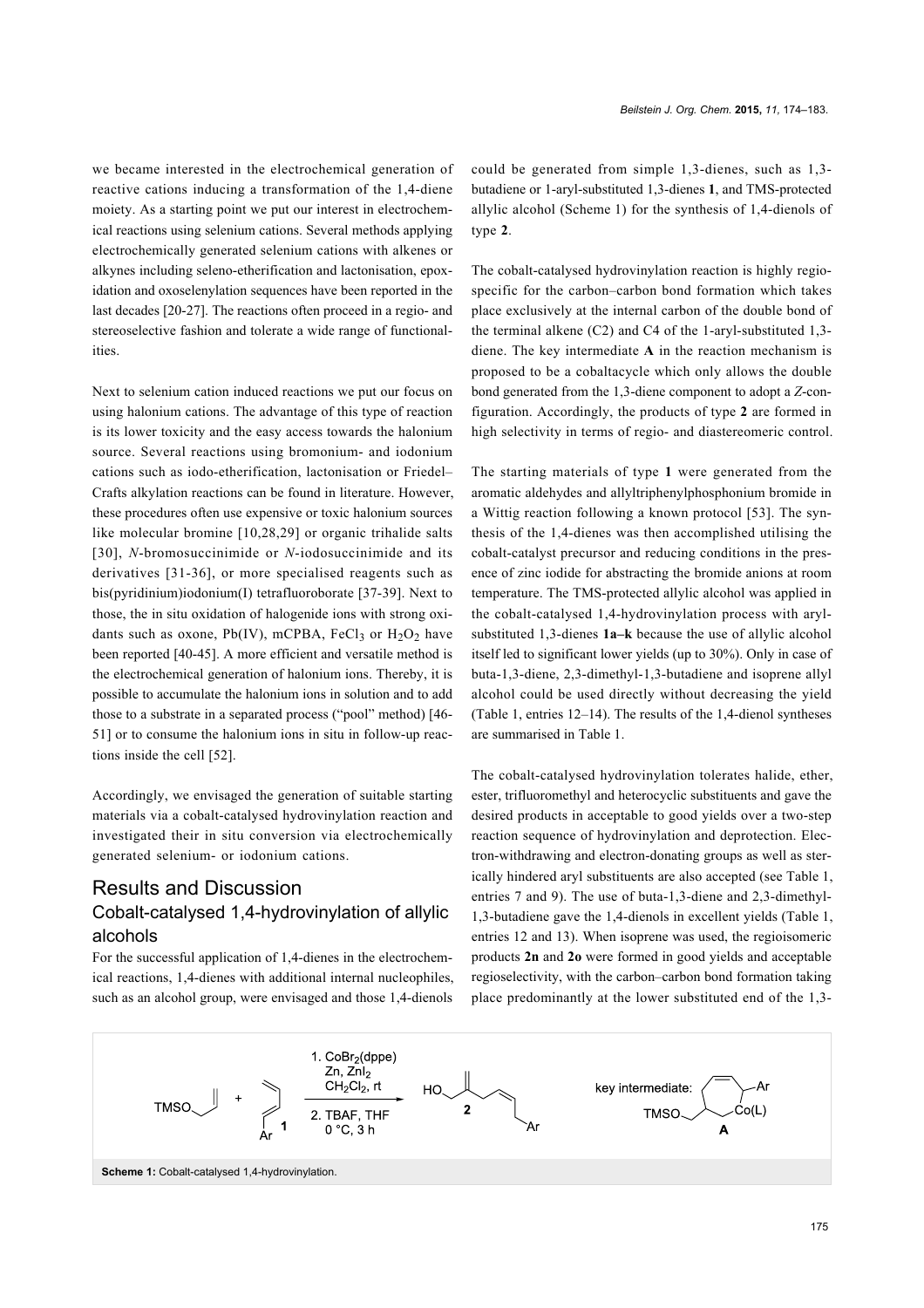diene moiety. These results demonstrate that the cobalt-catalysed hydrovinylation reaction is a powerful tool for the straightforward synthesis of various 1,4-dienols of type **2** and the mild reaction conditions made it possible to generate and isolate the products without isomerisation of the double bonds towards undesired side-products.

#### Transformation of 1,4-dienols via electrogenerated selenium cations

The 1,4-dienols were transformed into cyclic phenylselenoethers by intramolecular cyclisation using selenium cations generated by indirect electrolysis. The reaction was carried out by electrolysing a mixture of the 1,4-dienol, diphenyl disel-

<span id="page-2-0"></span>

| Table 1: Results of the cobalt-catalysed 1,4-hydrovinylation reaction of TMS-protected allylic alcohol with 1,3-dienes of type 1. |                                            |                                                   |                    |  |  |  |
|-----------------------------------------------------------------------------------------------------------------------------------|--------------------------------------------|---------------------------------------------------|--------------------|--|--|--|
| Entry                                                                                                                             | $1,3$ -Diene $(1)$                         | $1,4$ -Dienol $(2)$                               | Yield <sup>a</sup> |  |  |  |
| $\mathbf{1}$                                                                                                                      | 1a                                         | HO.<br>2a                                         | 60%                |  |  |  |
| $\mathbf 2$                                                                                                                       | 11<br>Br<br>1 <sub>b</sub>                 | HO.<br>$2\mathsf{b}$<br>Br                        | 71%                |  |  |  |
| $\ensuremath{\mathsf{3}}$                                                                                                         | CI<br>1 <sub>c</sub>                       | HO.<br>ÇI<br>$2\mathtt{c}$                        | 81%                |  |  |  |
| $\overline{\mathbf{4}}$                                                                                                           | CO <sub>2</sub> Me<br>11<br>1 <sub>d</sub> | HO.<br>2d<br>.CO <sub>2</sub> Me                  | 51%                |  |  |  |
| $\mathbf 5$                                                                                                                       | CF <sub>3</sub><br>11<br>1e                | HO<br>2e<br>CF <sub>3</sub>                       | 69%                |  |  |  |
| $\,6\,$                                                                                                                           | $\sqrt{}$<br>OMe<br>1f                     | HO.<br>2f<br>OMe                                  | 87%                |  |  |  |
| $\overline{7}$                                                                                                                    | MeQ<br>OMe<br>Ŋ<br>1g<br>MeO               | HO<br>OMe<br>2g<br>MeO <sup>®</sup><br><b>OMe</b> | 64%                |  |  |  |
| $\bf 8$                                                                                                                           | OMe<br>OMe<br>1 <sub>h</sub>               | HO<br>2h<br>OMe<br>OMe                            | 67%                |  |  |  |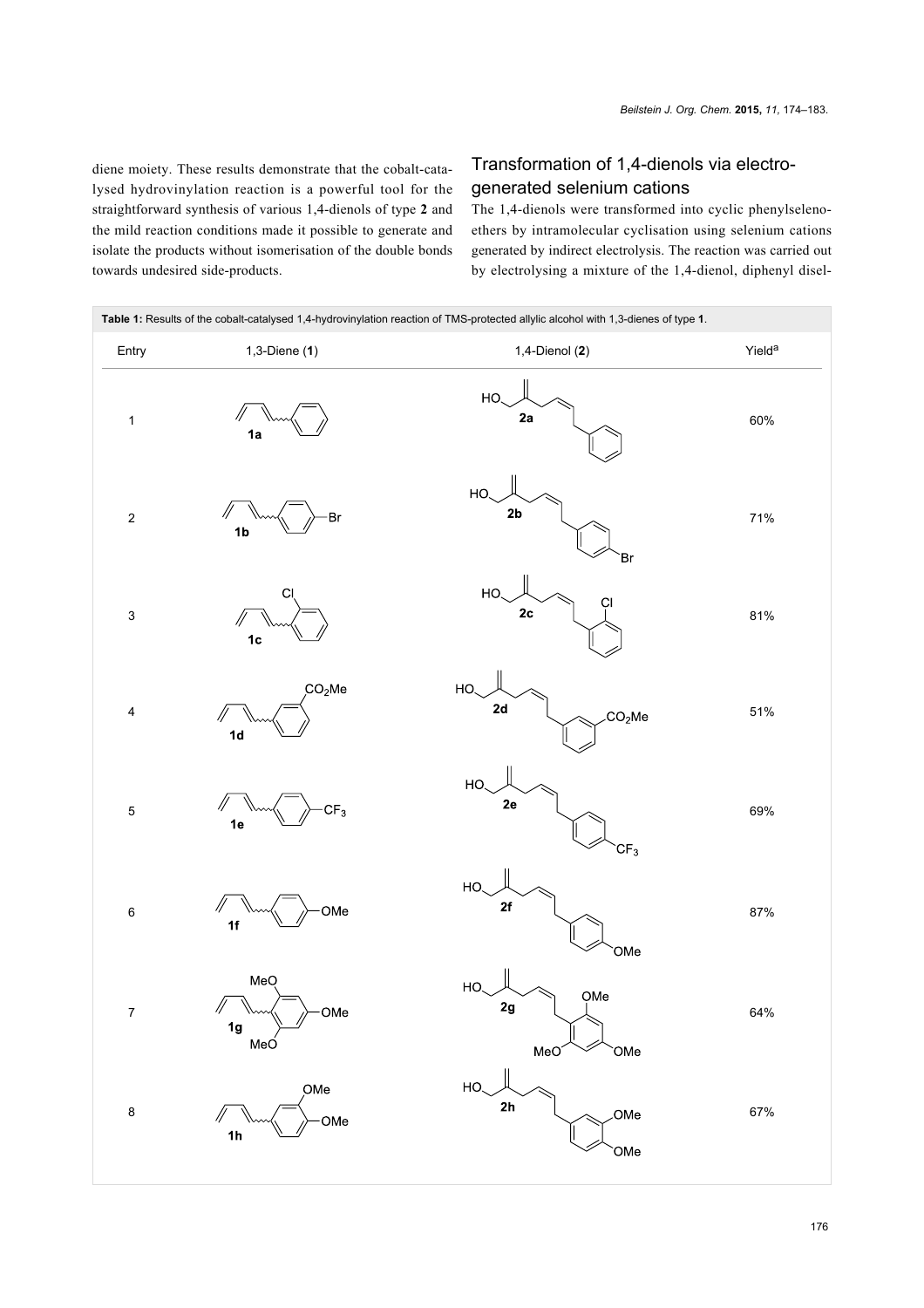



(constant current 10 mA). In this investigation only diphenyl diselenide was used as selenium source. These reaction conditions led to the formation of products of type **3** as exclusive diastereomers [\(Scheme 2](#page-3-0)).

The cyclisation of **2** could lead to a number of products. The PhSe<sup>+</sup> cation could interact with the 1,1-disubstituted double bond and nucleophilic attack could lead to oxiran- or oxetantype products. On the other hand, the interaction of the PhSe<sup>+</sup>

ion with the 1,2-disubstituted double bond would lead to the furan-type products **3** or alternatively to pyran-type product **4**. The results of the electrochemical selenoalkoxylation of the 1,4 dienols are summarised in [Table 2](#page-4-0).

The electrochemical selenoalkoxylation of the aryl-substituted derivatives of type **2** ([Table 2,](#page-4-0) entries 1–7) led exclusively to the tetrahydrofuran derivatives **3** via a 5-*exo-tet*-type cyclisation in moderate to good yields. The products were generated in diastereoselective fashion and the configuration of the formed diastereomer could be identified by  ${}^{1}H$  NMR experiments

<span id="page-3-0"></span>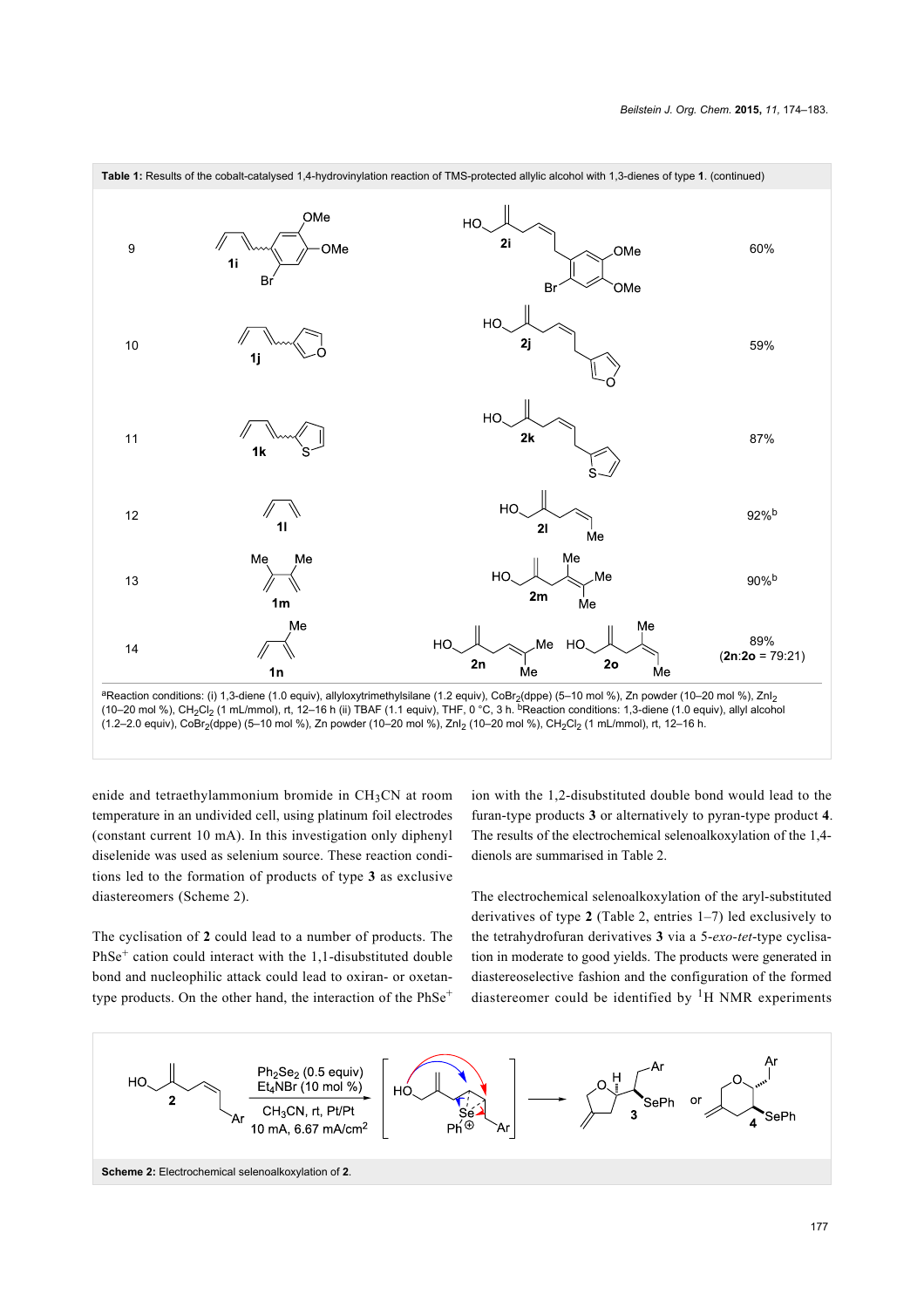<span id="page-4-0"></span>

| Table 2: Electrochemical selenoalkoxylation of 1,4-dienols 2 <sup>a</sup> . |                                                                  |                                                                                                                                                                             |                             |  |  |
|-----------------------------------------------------------------------------|------------------------------------------------------------------|-----------------------------------------------------------------------------------------------------------------------------------------------------------------------------|-----------------------------|--|--|
| Entry                                                                       | 1,4-Dienol (2)                                                   | Furan (3) or pyran (4)                                                                                                                                                      | Yield <sup>b</sup>          |  |  |
| $\mathbf{1}$                                                                | HO.<br>2a                                                        | Ĥ<br>O<br>$H^{\text{SePh}}$<br>3a                                                                                                                                           | 50%                         |  |  |
| $\boldsymbol{2}$                                                            | HO.<br>2 <sub>b</sub><br>Br                                      | Br-<br>Å<br>O.<br>$H^{\bullet}$ SePh<br>3 <sub>b</sub>                                                                                                                      | 82%                         |  |  |
| 3                                                                           | HO.<br>2d<br>CO <sub>2</sub> Me                                  | 보<br>റ<br>CO <sub>2</sub> Me<br>$H^{\text{SePh}}$<br>3d                                                                                                                     | 58%                         |  |  |
| 4                                                                           | HO.<br>2f<br>OMe                                                 | OMe<br>Ħ<br>Ĥ<br>SePh <sup>*</sup><br>3f                                                                                                                                    | 68%                         |  |  |
| 5                                                                           | HO.<br>OMe<br>$2\mathbf{g}$<br>MeO<br><b>OMe</b>                 | MeO<br>OMe<br>۲<br>ا<br>Ne OMe<br>HSePh<br>3g                                                                                                                               | 42%                         |  |  |
| 6                                                                           | HO.<br>2j                                                        | 부<br>$H^{\bullet}$ SePh<br>3j                                                                                                                                               | 90%                         |  |  |
| $\overline{7}$                                                              | $\bigcup$<br>HO.<br>2k                                           | S<br>Å<br>SePh <sup>*</sup><br>Å<br>3k                                                                                                                                      | 62%                         |  |  |
| $\bf 8$                                                                     | HO<br>21<br>Me                                                   | Me<br>Ĥ.<br>'SePh<br>31                                                                                                                                                     | 86%                         |  |  |
| $\boldsymbol{9}$                                                            | Me<br>Me.<br>HO<br>2m<br>Me                                      | Me <sup>Me</sup><br><sub>.</sub> Me<br>Me<br>∠Me<br><b>S</b> ePh<br>TSePh<br>Me<br>3m<br>4m                                                                                 | 46% (3m)<br>47% (4m)        |  |  |
| 10                                                                          | Me<br>Me<br>HO.<br>HO<br>2 <sub>o</sub><br>2n<br><b>Me</b><br>Me | Me<br>∠Me<br>$M_e$ <sup>Me</sup><br>${\sf Me}\stackrel{\textsf{Me}}{'}$<br>O.<br>$\Omega$<br><b>S</b> ePh<br><b>S</b> ePh<br>SePh<br>4n<br>3 <sub>o</sub><br>3 <sub>o</sub> | $10\%$ (3o+3o')<br>58% (4n) |  |  |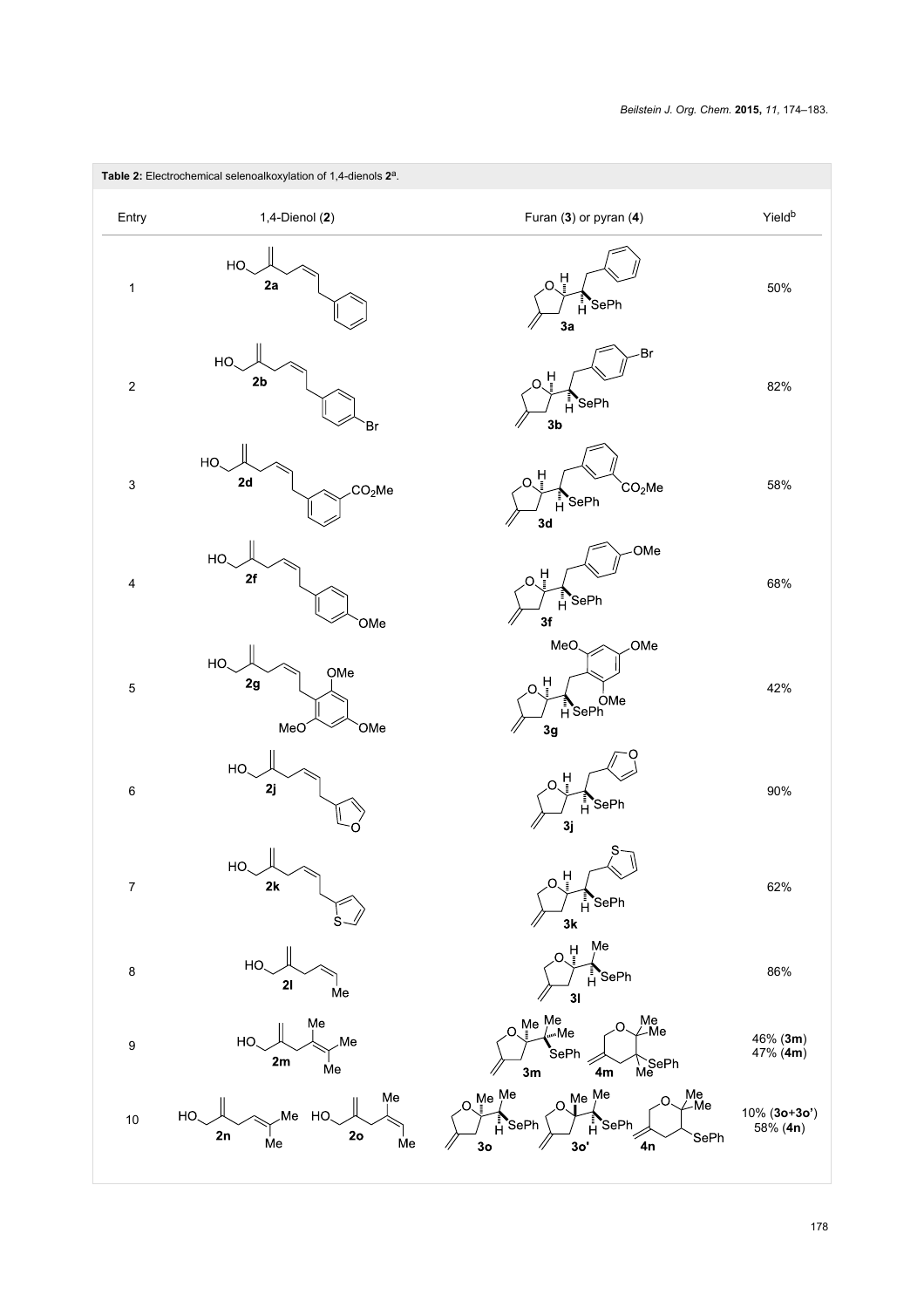

comparing a mixture of both diastereomers, synthesised by conventional selenoalkoxylation, with the electrochemically generated selenoether (see [Supporting Information File 1](#page-8-7)). As a side reaction the oxidation of the alcohol could be observed in all reactions (less than 10%). Moreover, under electrochemical conditions the simple methyl-substituted derivative **2l** led to the tetrahydrofuran-type product **3l** in 86% yield [\(Table 2,](#page-4-0) entry 8) while the reaction using PhSeBr under conventional methods gave the product in 76% yield and a diastereoselectivity of 73:27 (*threo*:*erythro*). When alkyl-substituted 1,4-dienols are used, the formation of tetrahydrofuran or pyran derivatives can be observed ([Table 2](#page-4-0), entries 9 and 10). Depending on the substitution grade of the internal double bond, the alcohol functionality attacks at the less-substituted carbon of the internal double bond based on better stabilisation of the cationic intermediate. The triple methyl-substituted starting material **2m** gave a 1:1 mixture of tetrahydrofuran and pyran products **3m** and **4m**, the latter product is formed via a 6-*endo-tet*-type cyclisation, in an excellent combined yield of 93%. When the mixture of the 1,4-dienols (**2n** and **2o**) was applied, the major regioisomer **2n** gave the pyran exclusively in good yields, while the minor 1,4-dienol **2o** resulted in the formation of two tetrahydrofuran diastereomers which could be separated easily by column chromatography [\(Table 2](#page-4-0), entry 10). Using higher substituted

1,4-dienols (**2p** and **2q)** a preferred formation of the pyran products was observed [\(Table 2](#page-4-0), entries 11 and 12). However, under no circumstances the previously discussed strained epoxy-derivatives could be detected.

### Transformation of 1,4-dienols via electrogenerated iodonium cations

In a similar approach we investigated the cyclisation of the 1,4 dienols **2** with in situ electrochemically generated iodonium ions for the desired synthesis of iodoalkoxylated products of type **5** [\(Scheme 3](#page-5-0)).

The electrolysis was carried out in an H-type divided cell (4G glass filter) equipped with carbon fiber electrodes (see [Supporting Information File 1](#page-8-7)). Each chamber was charged with 2,6-lutidine and TBABF<sub>4</sub> in CH<sub>3</sub>CN (0.3 M) and additionally the 1,4-dienol and sodium iodide were placed in the anode chamber. The reaction was performed at constant current electrolysis (10 mA) at 0 °C. It is considerable that the presence of 2,6-lutidine is crucial for a successful reaction. In the absence of 2,6-lutidine only traces of the product can be observed and oxidation of the alcohol functionality takes place. It is mentionable that under the reaction conditions no aromatic iodination could be observed. Next to sodium iodide other iodide sources such as

<span id="page-5-0"></span>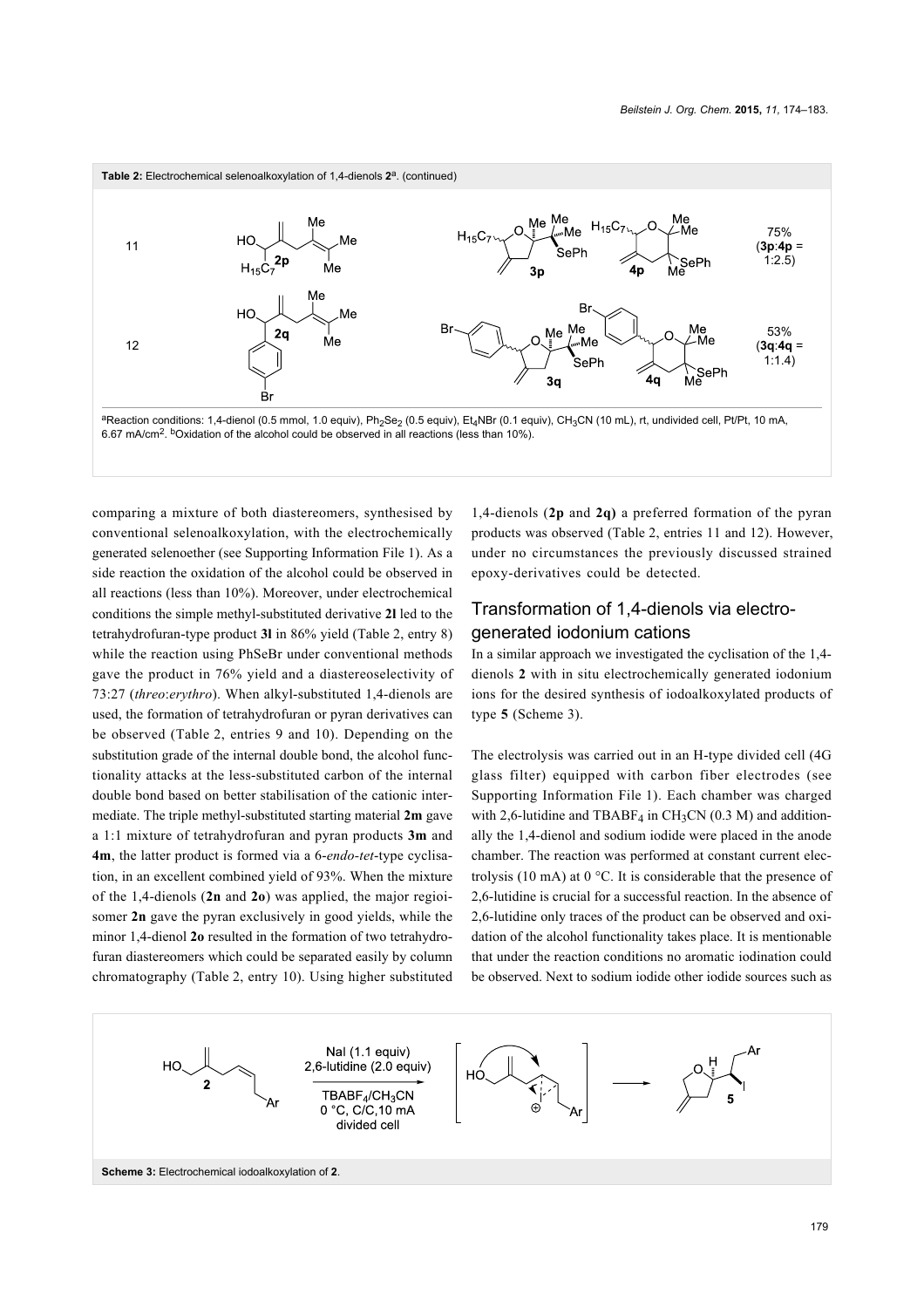KI,  $I_2$  or Bu<sub>4</sub>NI can be used, whereas applying other halogenides such as NaBr, Et<sub>4</sub>NBr or Bu<sub>4</sub>NCl led to a complex mixture of products.

In this series of experiments we focussed our attention on the aryl-substituted 1,4-dienes to avoid undesired mixtures of tetrahydrofuran and pyran derivatives as obtained in the selenoalkoxylation for alkyl-substituted dienols. The results of the electrochemical iodoalkoxylation reactions are summarised in [Table 3](#page-6-0).

The electrochemical iodoalkoxylation of the aryl-substituted 1,4-dienols **2** led to the formation of the tetrahydrofuran derivatives **5** as single regio- and diastereomers. 1,4-Dienols with electron-donating and electron-withdrawing substituents as well as heterocyclic compounds gave the product of type **5** in good yields. It is noteworthy, that under these reaction conditions the

electron-rich 1,4-dienols (**2g** and **2h**) gave higher yields than in the selenoalkoxylation ([Table 3](#page-6-0), entries 7 and 8). For compound **5g** the structure could be verified by X-ray analysis (see [Supporting Information File 1](#page-8-7)). It is also considerable that the 1,4-dienols **2c**, **2e** and **2i** which did not gave the selenoether **3** led to a product formation in at least moderate yields of 40% to 46% ([Table 3](#page-6-0), entries 3, 5 and 9).

The products of the selenoalkoxylation as well as of the iodoalkoxylation are interesting building blocks for further transformations which are under current investigation.

#### Conclusion

In conclusion, we have developed the alkoxylation of 1,4 dienols by electrochemically generated selenium and iodonium cations. First, the synthesis of 1,4-dienols via a cobalt-catalysed 1,4-hydrovinylation of substituted 1,3-dienes with allyloxy-

<span id="page-6-0"></span>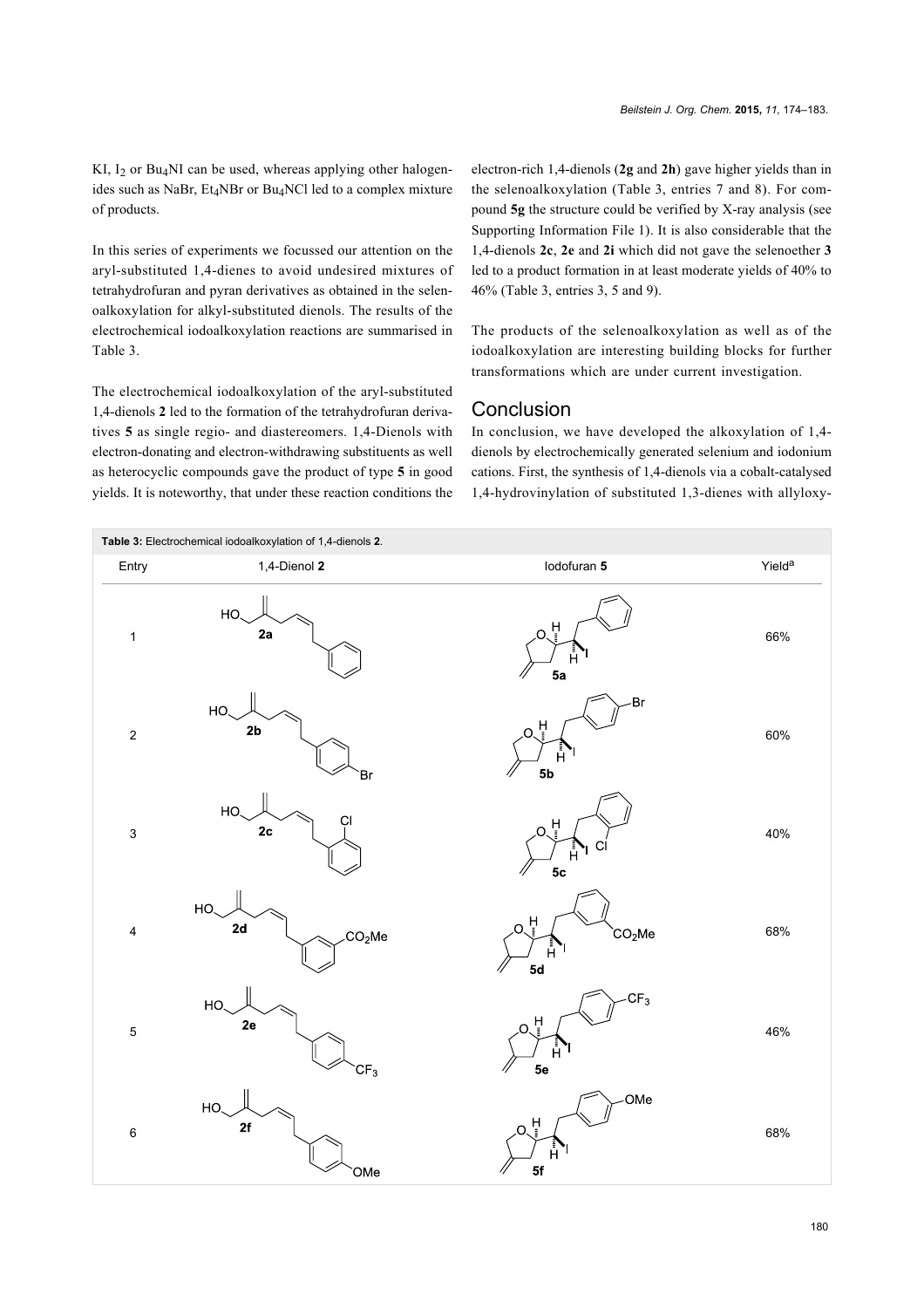

trimethylsilane or allyl alcohol has been elaborated. Those 1,4 dienols have been transformed into tetrahydrofuran or pyran derivatives by constant current electrolysis of suitable selenium and iodonium precursors. The reactions proceed in acceptable to good yields in regio- and diasterioselective fashion and tolerate a range of functionalities.

### **Experimental**

## General procedure for the cobalt-catalysed 1,4-hydrovinylation of aryl-substituted buta-1,3-dienes with allyloxytrimethylsilane and subsequent desilylation with TBAF

Cobalt dibromo(1,3-bis(diphenylphosphino)ethane)  $(5-10 \text{ mol } %)$ , zinc powder  $(10-20 \text{ mol } %)$  and zinc iodide (10–20 mol %) were suspended in dichloromethane and stirred at room temperature for 20 min. Then the 1,3-butadiene (1.0 equiv) and the allyloxytrimethylsilane (1.2–2.0 equiv) were added and the mixture was stirred at room temperature until complete conversion was detected by TLC and GC–MS

analysis. *n*-Pentane was added, the mixture was filtered through a short pad of silica and concentrated under reduced pressure. The crude material was dissolved in 5 mL tetrahydrofuran, TBAF (1 M in THF, 1.1 equiv) was added and the mixture was stirred at 0 °C for 3 h. Upon completion of the reaction 15 mL water were added, the mixture was extracted with diethyl ether (three times 15 mL), dried over  $Na<sub>2</sub>SO<sub>4</sub>$ , filtered and concentrated under reduced pressure. The product was obtained after column chromatography (*n*-pentane/diethyl ether).

### General procedure for the cobalt-catalysed 1,4-hydrovinylation of buta-1,3-dienes with allyl alcohol

Cobalt dibromo(1,3-bis(diphenylphosphino)ethane) (5 mol %), zinc powder (10 mol  $\%$ ) and zinc iodide (10 mol  $\%$ ) were suspended in dichloromethane and stirred at room temperature for 20 min. Then the 1,3-butadiene (1.0 equiv) and allyl alcohol (1.2–1.5 equiv) were added and stirred at room temperature until complete conversion was detected by TLC and GC–MS analysis. Pentane was added and the mixture was filtered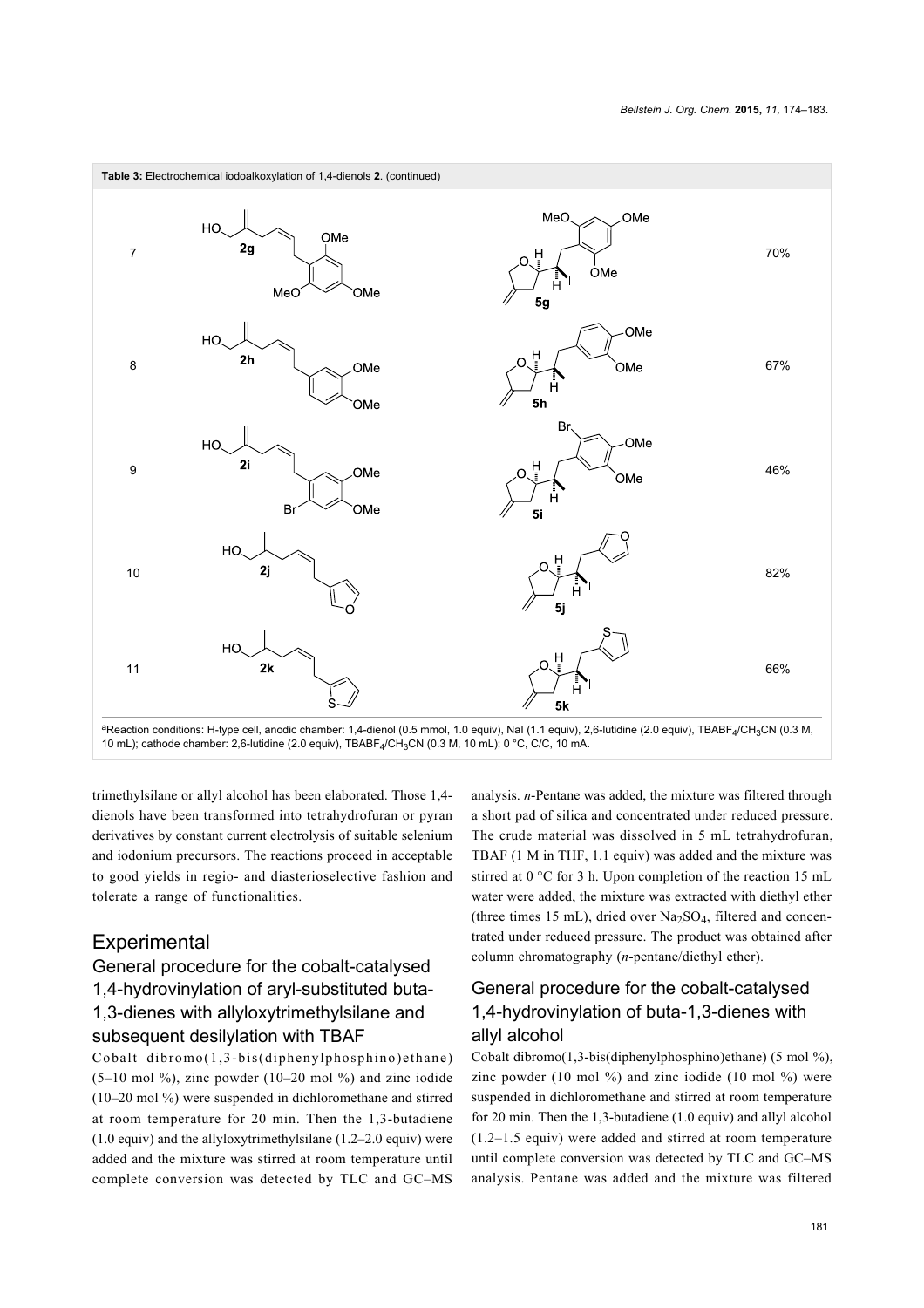through a short pad of silica. The solvent was evaporated and the crude product was purified by column chromatography to give the desired 1,4-diene.

#### General procedure for the electrochemical seleno-alkoxylation of 1,4-dienols

An undivided electrolysis cell was charged with diphenyl diselenide (78 mg, 0.25 mmol, 0.5 equiv), tetraethylammonium bromide (11 mg, 0.05 mmol, 0.1 equiv), the 1,4-diene (0.5 mmol, 1.0 equiv) and 10 mL acetonitrile. Then, the cell was equipped with a platinum plate anode and cathode and electrolysed under a constant current (10 mA, 6.67 mA/cm<sup>2</sup>) at 20 °C until completion was detected by TLC and GC–MS analysis. Then, 15 mL water were added, the mixture was extracted with diethyl ether (three times 15 mL), dried over  $Na<sub>2</sub>SO<sub>4</sub>$  and the solvent was removed under reduced pressure. The product was obtained after column chromatography (*n*-pentane/diethyl ether).

#### General procedure for the electrochemical iodonium-induced alkoxylation of 1,4-dienols

An H-type divided cell (4G glass filter) was equipped with a carbon fiber anode and carbon fiber cathode. Each chamber was charged with 10 mL TBABF4 solution (0.3 M in acetonitrile) and 2,6-lutidine (2.0 equiv). The anodic chamber was charged with the 1,4-diene (1.0 equiv) and sodium iodide (1.1 equiv). Constant current electrolysis (10 mA) was carried out at 0 °C until completion was detected by TLC and GC–MS analysis. Then, 15 mL  $\text{Na}_2\text{S}_2\text{O}_3$  solution (10% in water) were added to both chambers, the mixture was extracted with diethyl ether (three times 15 mL), dried over  $MgSO<sub>4</sub>$  and the solvent was removed under reduced pressure. The product was obtained after column chromatography (*n*-pentane/diethyl ether).

#### Supporting Information

Experimental details and detailed spectroscopic data of all compounds are available as Supporting Information. Single crystal data for compound **5g** (CCDC 1030546) has been deposited in the Cambridge Crystallographic Data Center.

#### <span id="page-8-7"></span>Supporting Information File 1

Experimental details and detailed spectroscopic data. [\[http://www.beilstein-journals.org/bjoc/content/](http://www.beilstein-journals.org/bjoc/content/supplementary/1860-5397-11-18-S1.pdf) [supplementary/1860-5397-11-18-S1.pdf\]](http://www.beilstein-journals.org/bjoc/content/supplementary/1860-5397-11-18-S1.pdf)

#### Acknowledgements

GH acknowledges a DAAD/JSPS short-term academic staff exchange fellowship to visit the Yoshida laboratories in Kyoto, Japan, in September 2013.

#### References

- <span id="page-8-0"></span>1. Hilt, G. *Eur. J. Org. Chem.* **2012,** 4441–4451. [doi:10.1002/ejoc.201200212](http://dx.doi.org/10.1002%2Fejoc.201200212)
- 2. Hilt, G. *Synlett* **2011,** 1654–1659. [doi:10.1055/s-0030-1260800](http://dx.doi.org/10.1055%2Fs-0030-1260800)
- 3. RajanBabu, T. V. *Synlett* **2009,** 853–885. [doi:10.1055/s-0028-1088213](http://dx.doi.org/10.1055%2Fs-0028-1088213)
- 4. RajanBabu, T. V. *Chem. Rev.* **2003,** *103,* 2845–2860. [doi:10.1021/cr020040g](http://dx.doi.org/10.1021%2Fcr020040g)
- <span id="page-8-1"></span>5. Arndt, M.; Dindaroğlu, M.; Schmalz, H.-G.; Hilt, G. *Org. Lett.* **2011,** *13,* 6236–6239. [doi:10.1021/ol202696n](http://dx.doi.org/10.1021%2Fol202696n)
- 6. Arndt, M.; Dindaroğlu, M.; Schmalz, H.-G.; Hilt, G. *Synthesis* **2012,** 3534–3542. [doi:10.1055/s-0032-1316796](http://dx.doi.org/10.1055%2Fs-0032-1316796)
- <span id="page-8-2"></span>7. Hilt, G.; Arndt, M.; Weske, D. F. *Synthesis* **2010,** 1321–1324. [doi:10.1055/s-0029-1219278](http://dx.doi.org/10.1055%2Fs-0029-1219278)
- 8. Erver, F.; Kuttner, J. R.; Hilt, G. *J. Org. Chem.* **2012,** *77,* 8375–8385. [doi:10.1021/jo301028b](http://dx.doi.org/10.1021%2Fjo301028b)
- 9. Kersten, L.; Roesner, S.; Hilt, G. *Org. Lett.* **2010,** *12,* 4920–4923. [doi:10.1021/ol102083v](http://dx.doi.org/10.1021%2Fol102083v)
- <span id="page-8-3"></span>10. Harmange, J.-C.; Figadère, B. *Tetrahedron: Asymmetry* **1993,** *4,* 1711–1754. [doi:10.1016/S0957-4166\(00\)80408-5](http://dx.doi.org/10.1016%2FS0957-4166%2800%2980408-5)
- 11.Faulkner, D. J. *Nat. Prod. Rep.* **1998,** *15,* 113–158. [doi:10.1039/A815113Y](http://dx.doi.org/10.1039%2FA815113Y)
- 12.Faul, M. M.; Huff, B. E. *Chem. Rev.* **2000,** *100,* 2407–2474. [doi:10.1021/cr940210s](http://dx.doi.org/10.1021%2Fcr940210s)
- 13. Lorente, A.; Lamariano-Merketegi, J.; Albericio, F.; Álvarez, M. *Chem. Rev.* **2013,** *113,* 4567–4610. [doi:10.1021/cr3004778](http://dx.doi.org/10.1021%2Fcr3004778)
- <span id="page-8-4"></span>14. Lund, H.; Hammerich, O. *Organic Electrochemistry,* 4th ed.; Marcel Dekker, Inc.: New York, 2001. ISBN:0-8247-0430-4.
- 15. Moeller, K. D. *Tetrahedron* **2000,** *56,* 9527–9554. [doi:10.1016/S0040-4020\(00\)00840-1](http://dx.doi.org/10.1016%2FS0040-4020%2800%2900840-1)
- 16.Sperry, J. B.; Wright, D. L. *Chem. Soc. Rev.* **2006,** *35,* 605–621. [doi:10.1039/B512308A](http://dx.doi.org/10.1039%2FB512308A)
- 17.Yoshida, J.; Kataoka, K.; Horcajada, R.; Nagaki, A. *Chem. Rev.* **2008,** *108,* 2265–2299. [doi:10.1021/cr0680843](http://dx.doi.org/10.1021%2Fcr0680843)
- <span id="page-8-5"></span>18.Steckhan, E. *Angew. Chem., Int. Ed. Engl.* **1986,** *25,* 683–701. [doi:10.1002/anie.198606831](http://dx.doi.org/10.1002%2Fanie.198606831)
- 19.Suga, S.; Matsumoto, K.; Ueoka, K.; Yoshida, J. *J. Am. Chem. Soc.* **2006,** *128,* 7710–7711. [doi:10.1021/ja0625778](http://dx.doi.org/10.1021%2Fja0625778)
- <span id="page-8-6"></span>20. Uneyama, K.; Fujibayashi, S.; Torii, S. *Tetrahedron Lett.* **1985,** *26,* 4637–4638. [doi:10.1016/S0040-4039\(00\)98772-0](http://dx.doi.org/10.1016%2FS0040-4039%2800%2998772-0)
- 21.Vukićević, R.; Konstantinović, S.; Mihailović, M. L. *Tetrahedron* **1991,** *47,* 859–865. [doi:10.1016/S0040-4020\(01\)87074-5](http://dx.doi.org/10.1016%2FS0040-4020%2801%2987074-5)
- 22.Konstantinović, S.; Vukićević, R.; Mihailović, M. L. *Tetrahedron Lett.* **1987,** *28,* 6511–6512. [doi:10.1016/S0040-4039\(00\)96902-8](http://dx.doi.org/10.1016%2FS0040-4039%2800%2996902-8)
- 23.Torii, S.; Uneyama, K.; Ono, M.; Tazana, H.; Matsunami, S. *Tetrahedron Lett.* **1979,** *20,* 4661–4662. [doi:10.1016/S0040-4039\(01\)86676-4](http://dx.doi.org/10.1016%2FS0040-4039%2801%2986676-4)
- 24.Torii, S.; Uneyama, K.; Ono, M. *Tetrahedron Lett.* **1980,** *21,* 2653–2654. [doi:10.1016/S0040-4039\(00\)92830-2](http://dx.doi.org/10.1016%2FS0040-4039%2800%2992830-2)
- 25.Torii, S.; Uneyama, K.; Ono, M. *Tetrahedron Lett.* **1980,** *21,* 2741–2744. [doi:10.1016/S0040-4039\(00\)78594-7](http://dx.doi.org/10.1016%2FS0040-4039%2800%2978594-7)
- 26.Torii, S.; Uneyama, K.; Ono, M.; Bannou, T. *J. Am. Chem. Soc.* **1981,** *103,* 4606–4608. [doi:10.1021/ja00405a064](http://dx.doi.org/10.1021%2Fja00405a064)
- 27. Uneyama, K.; Takano, K.; Torii, S. *Tetrahedron Lett.* **1982,** *23,* 1161–1164. [doi:10.1016/S0040-4039\(00\)87049-5](http://dx.doi.org/10.1016%2FS0040-4039%2800%2987049-5)
- 28. Chamberlin, A. R.; Dezube, M.; Dussault, P.; McMills, M. C. *J. Am. Chem. Soc.* **1983,** *105,* 5819–5825. [doi:10.1021/ja00356a020](http://dx.doi.org/10.1021%2Fja00356a020)
- 29. Labelle, M.; Guindon, Y. *J. Am. Chem. Soc.* **1989,** *111,* 2204–2210. [doi:10.1021/ja00188a039](http://dx.doi.org/10.1021%2Fja00188a039)